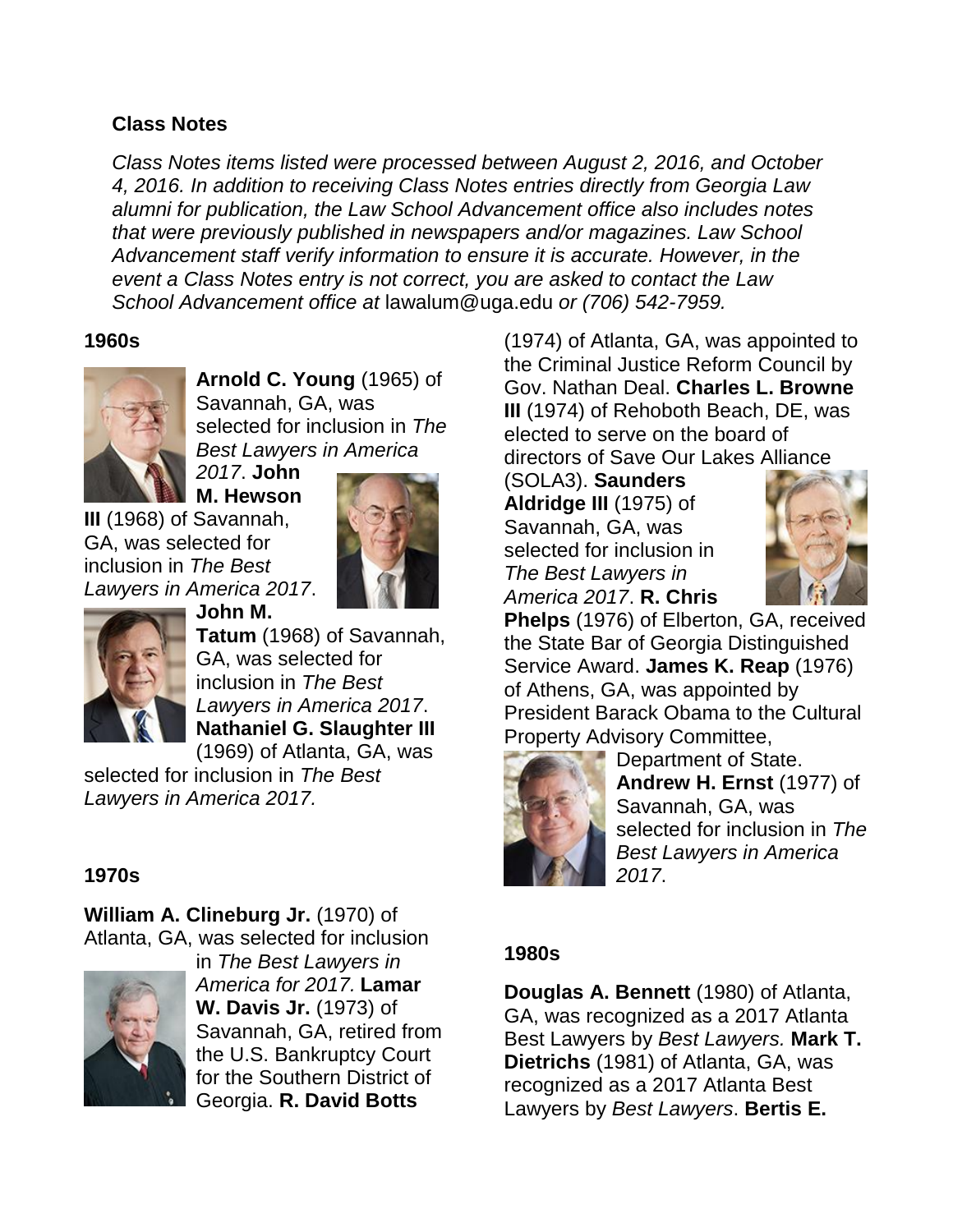**Downs IV** (1981) of Athens, GA, presented "A Conversation on the Music Business, Public Education, and Lifelong Learning, Among Other Things", at Ohio Wesleyan University. **Jennifer Whestley Fletcher** (1981) of Atlanta, GA, was selected by *Expert Guides* as among the best legal practitioners in the world for women in business law. **David J. Dunn Jr.**  (1983) of Ringgold, GA, was appointed to the Criminal Justice Reform Council by Gov. Nathan Deal.

**Wade W. Herring II**  (1983) of Savannah, GA, was selected for inclusion in *The Best Lawyers in America 2017*. **C.** 



**Bradford Marsh** (1984) of Atlanta, GA, was recognized as a 2017 Atlanta Best Lawyers by *Best Lawyers*. **Kyle D. Pruitt** (1986) of Greenville, SC, joined Park Sterling Corporation as senior vice president and chief administrative officer. **C. LaTain Kell Sr.** (1987) of Marietta, GA, was reappointed to the Georgia Child Fatality Review Panel.

**Christopher W. Phillips** (1988) of Savannah, GA, was selected for inclusion in *The Best Lawyers in America 2017*. **William F. Sparks** (1988) of Rome, GA, was appointed by Gov. Nathan Deal to serve as Superior Court Judge of Floyd County. **Kirby G. Mason** (1989) of Savannah, GA, was selected for inclusion in *The Best Lawyers in America 2017.* 







**Audrey Boone Tillman** 

(1989) of Columbus, GA, was honored by the Corporate Counsel Women of Color and K&L Gates with the Diamond Award of

Excellence.

# **1990s**

**Harold D. Melton** (1991) of Atlanta, GA, was elected as the new presiding justice of the Supreme Court of Georgia.



**Deena S. Williamson**  (1991) of Washington, D.C., was listed as a *2016*  Trending Top 40 Corporate Counsel in

Washington, D.C. **T. Scott Duncan** 

(1993) of Duluth, GA, joined Georgia Gwinnett College as an adjunct





professor. **Julie M. Howard** (1993) of Atlanta, GA, started a new law firm, NowackHoward,

LLC. **Keith A. Pittman**  (1993) of

Alpharetta, GA, joined the Cheeley Law Group.



**Thomas S. Cullen** (1994) of Savannah, GA, was selected for inclusion in *The Best Lawyers in America 2017*.

**E. Olmsted Henneman Jr.** (1994) of Savannah, GA, was selected for inclusion in *The Best Lawyers in America 2017*.

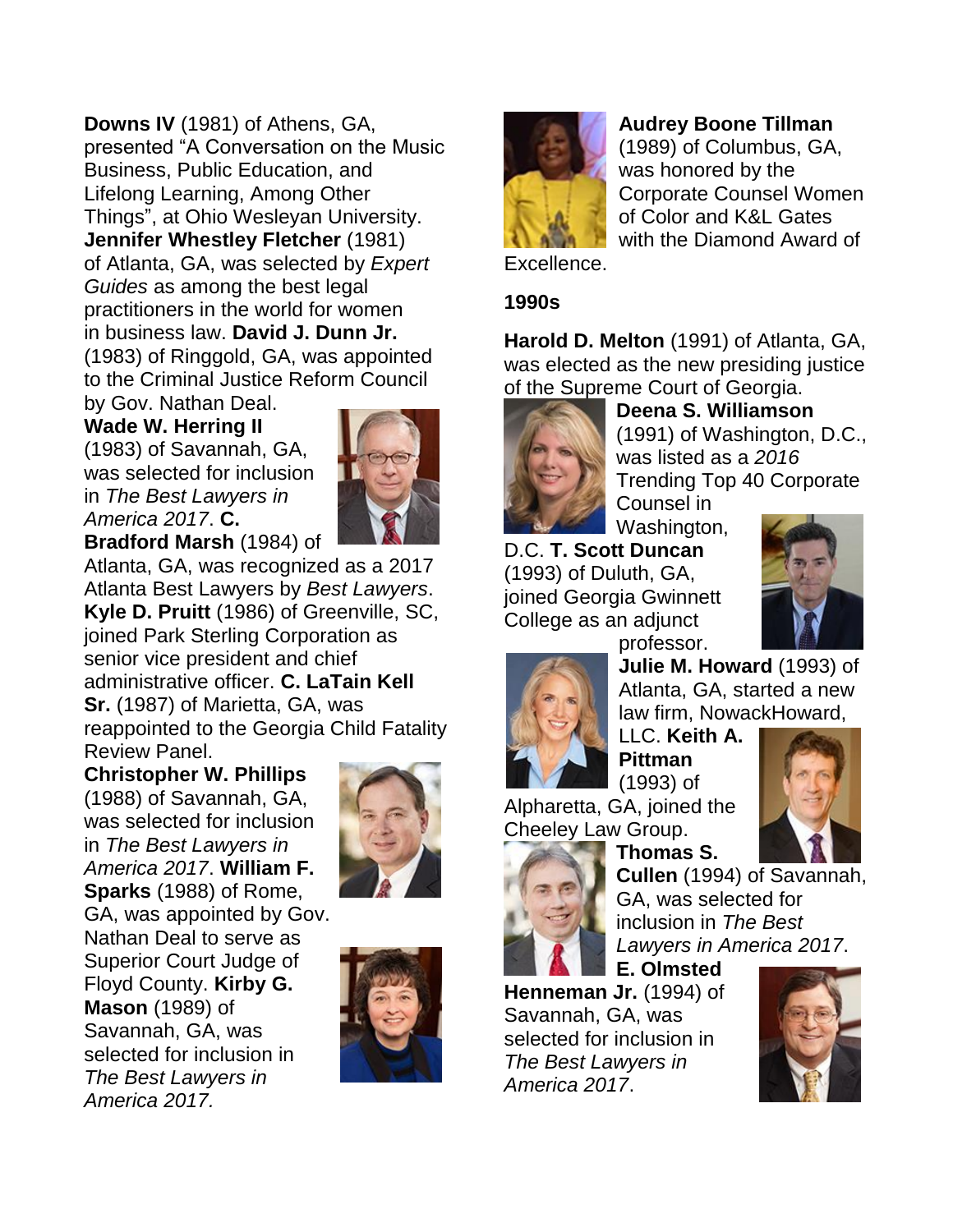

**Frank S. MacGill** (1994) of Savannah, GA, was selected for inclusion in *The Best Lawyers in America 2017*. **Sam L. Brannen Jr.** (1996) of Atlanta, GA,

joined Hall Booth Smith as of counsel. **C. Celeste Creswell** (1996) of Atlanta, GA, joined Kabat Chapman & Ozmer as

of counsel. **Brian R. Dempsey** (1997) of Atlanta, GA, joined Quintairos Prieto Wood & Boyer as a partner. **Laura M. Schepis** (1997) of



Arlington, VA, joined the American Public Power Association as senior vice president for advocacy and



communications. **Colin A. McRae** (1999) of Savannah, GA, was selected for inclusion in *The Best Lawyers in America 2017.* 

**Christopher H. Smith** (1999) of Savannah, GA, was selected for inclusion in *The Best Lawyers in America 2017*.

## **2000s**



**Lisa D. Taylor** (2000) of Watkinsville, GA, joined

Stembridge Law LLC as of counsel. **Mace E. Gunter** (2001) of Atlanta, GA,

joined Delta Air Lines, Inc., as tax counsel. **Sloane S. Perras** (2002) of Dunwoody, GA, received one of the four inaugrual Horizon Awards from the



Women's In-House Counsel Leadership Institute. **John T. Stembridge** (2003) of Atlanta, GA, started his own firm,



Stembridge Law LLC. **Allen W. Yee** (2003) of Atlanta, GA, was elected chairman of the Center for Puppetry Arts' board of directors. **Kevin A. Gooch** (2004) of Atlanta, GA, was honored

as a recipient of the ABA's inaugural "On the Rise-Top 40 Young Lawyers" award and the National Bar Associastion's "40 Under 40 Nation's Best Advocates" award for 2016. **Brian K. Mathis** (2004) of Atlanta, GA, joined Huff Powell Bailey as a partner. **Jason L. Cohn** (2006) of Norcross, GA, joined Hartman Simons & Wood as senior counsel. **Steven A. Richman** (2007) of Atlanta, GA, joined Seyfarth Shaw. **Stefanie M. Wayco** (2009) of Atlanta, GA, joined Greenberg Traurig as an associate.

# **2010 – 2015**

**Alison L. Currie** (2010) of Atlanta, GA, became a partner at FisherBroyles. **Robert M. Marston** (2010) of Atlanta, GA, joined Morris Manning & Martin. **Margaret E. McClatchey** (2010) of Atlanta, GA, joined FisherBroyles. **Rishi P. Chhatwal** (2011) of Washington, D.C., listed as a *2016* Trending Top 40 Corporate Counsel in Washington, D.C. **J.D. Fichtner** (2011) of Atlanta, GA, joined Community Loans of America as corporate counsel. **Andrew J. King** (2011) of Atlanta, GA, became of counsel at FisherBroyles. **Karli W. Swift**  (2011) of Alpharetta, GA, became